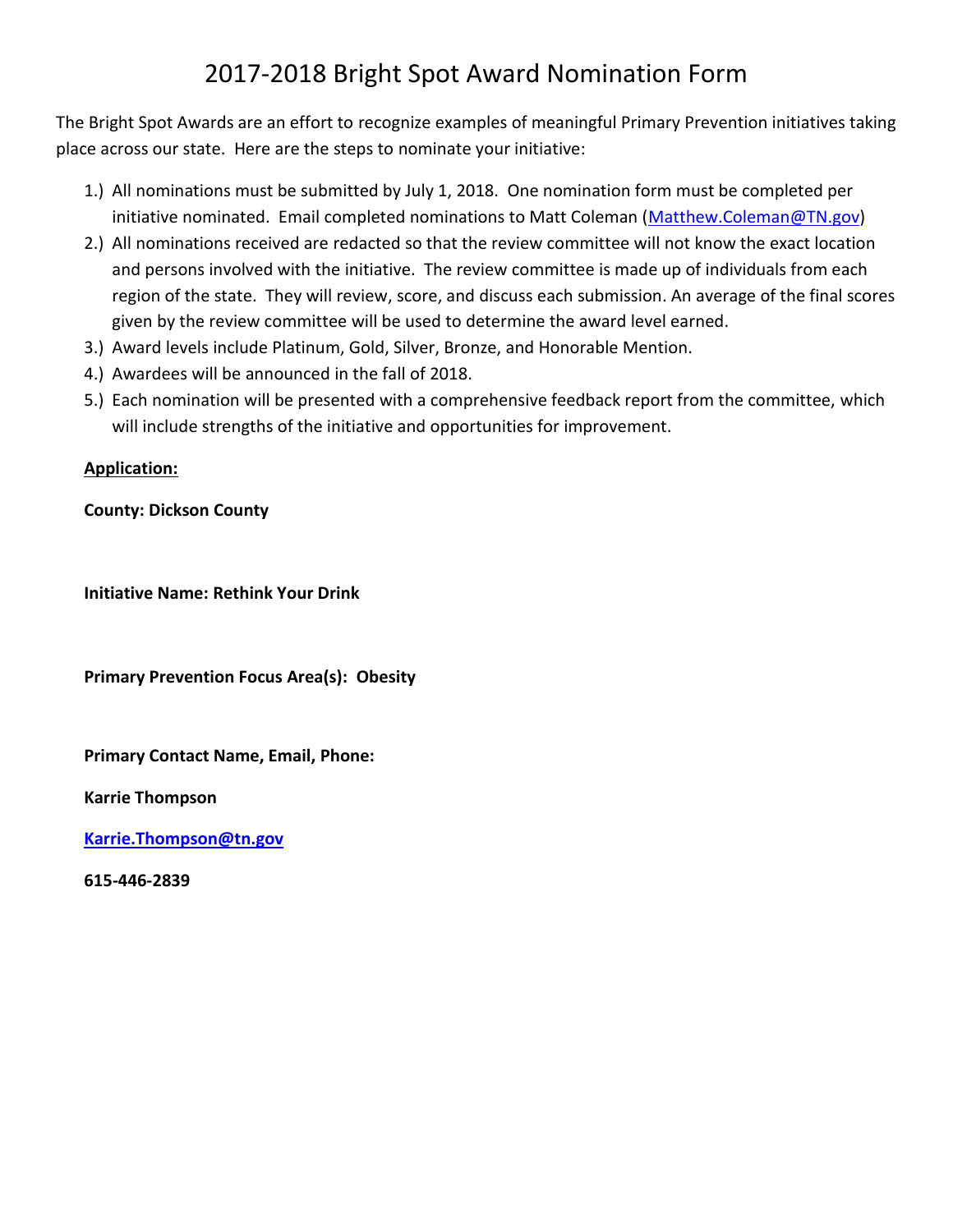## **Bright Spot Award Questions**

## **Please explain why you think this initiative should be considered for the TDH Bright Spot Awards.**

(150 words max); (10 points available) By partnering with the Dickson County Health Council, School Systems and UT Extension we were able to supply our middle schools with 9 water bottle refilling stations and the Dickson County PPi team was able to present the Rethink Your Drink program at 6 community events and at all 4 schools. Our PPi team worked very hard to encourage and motivate young people to drink water and skip on sodas. We chose this project because of the high obesity rate in pre-teens. There were currently no programs teaching children the importance of a healthy lifestyle. We had the opportunity to engage over 2,000 middle school students and have them actively participate in making this healthy change in their schools.

**Is this initiative contributing to a policy, systems, and/or environmental change<sup>1</sup> in the community?** (300 words max); (75 points available) By working with Coordinated School Health and the Dickson County Health Council we were able to have 9 water refilling stations installed at 4 middle schools. We also gave out 1500 water bottles to students. We worked with the Director of Schools, principals and teachers to make it possible for students to have access to water during class. Schools also allowed us to speak in classes on the Rethink your Drink program and display encouraging posters in the classrooms and hallways near the refilling stations.

**What are the SMART objective goals and major purpose(s) of this initiative? (SMART objectives are Specific, Measurable, Attainable, Relevant, and Time Bound. Example: By May 2019; all soft drink machines in Lauderdale County Schools will be turned off during the school day, per school board policy.)** (300 words max); (10 points available) My August of 2018 we will have 9 watetr bottle refilling stations installed in 4 middle schools and will have completed 6 community rethink Your Drink programs and 4 school programs. There was a survey sent out Sept 2017 to every middle school child on how much water, soda, sport drinks and energy drink they consume. This survey will be repeated Sept 2018 after the stations are installed for comparison. The machines are also equipped with digital counters displaying how many 16oz water bottles have been filled and saved from the landfills.

**What is the annual budget and funding source for this initiative? If no funding is available, how have you implemented or sustained the initiative?** (150 words max); (5 points available)

**Funding for the water stations was provided by the Dickson County Health Council, School Nutrition and Coordinated School Health. We were able to gain sponsorship for clear water bottles to hand out to students. The Dickson County School system will be responsible for maintaining all water stations.** 

l

 $^{1}$  Policy, systems and environmental change is a way of modifying the environment to make healthy choices practical and available to all community members. By changing laws and shaping physical landscapes, a big impact can be made with little time and resources. By changing policies, systems and/or environments, communities can help tackle health issues like obesity, diabetes, cancer and other chronic diseases [\(http://www.cookcountypublichealth.org/files/CPPW/PSE%20Change.pdf\)](http://www.cookcountypublichealth.org/files/CPPW/PSE%20Change.pdf)